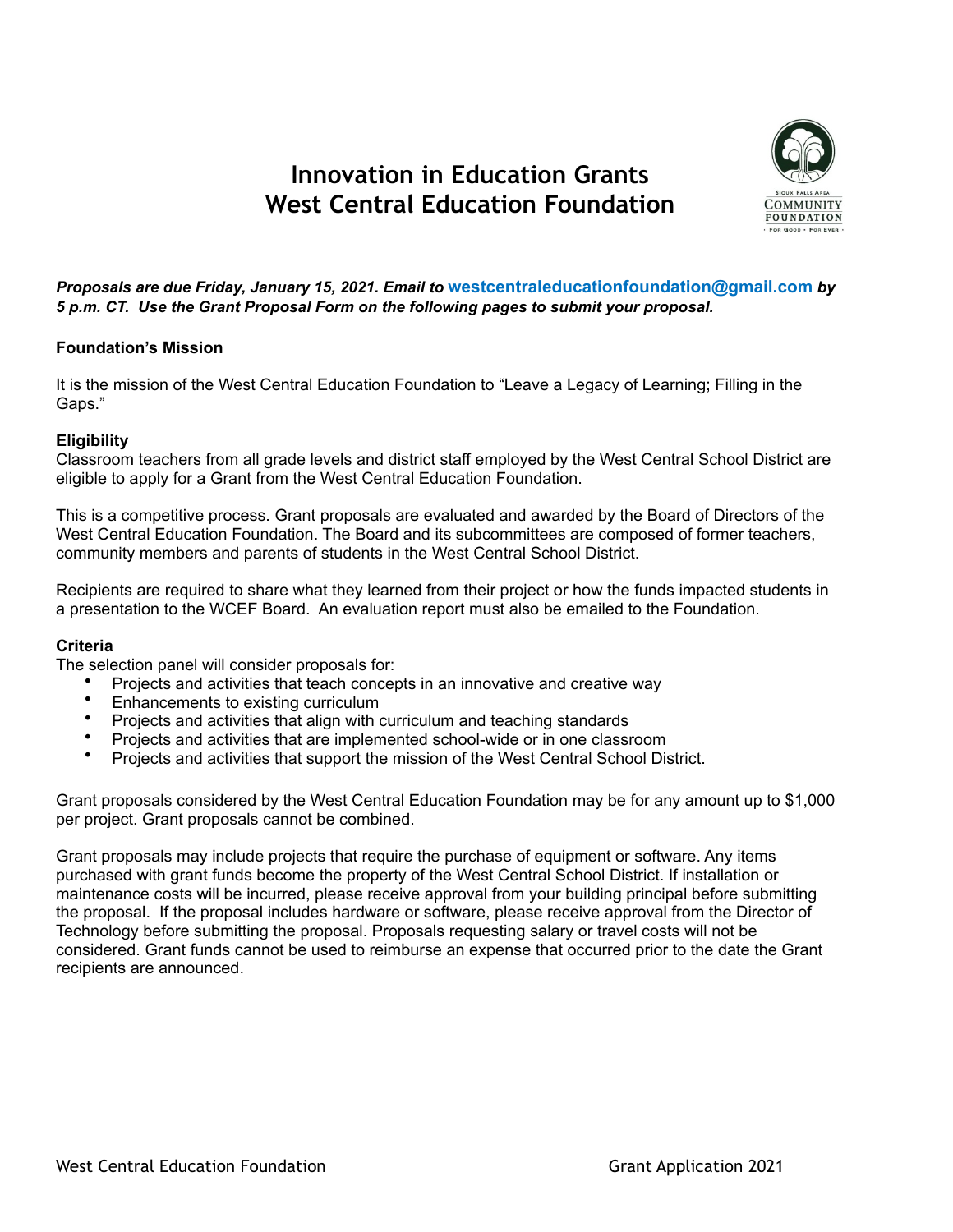## *AWARD APPLICATION***, Page 1 of 2**

These Grants are made possible through financial contributions to the West Central Education Foundation by leading businesses in the Hartford and Humboldt areas, individual contributors, and the Sioux Falls Area Community Foundation. These businesses, individuals, and the Sioux Falls Area Community Foundation value quality education and have chosen to support these efforts with their financial contributions.

Once the Grants have been awarded, representatives of the West Central Education Foundation and the award sponsors may ask the schools' administrators for opportunities to make presentations to the award recipients at their schools. Checks will be presented to the award recipients, but made payable to the award recipients' schools for deposit in the school's Trust and Agency accounts. Award recipients may access the Grant funds through the T&A accounts. If the program is not completed for which a Grant was awarded, the funds will need to be returned to the West Central Education Foundation.

Your name(s): Email address:

School Name: School phone number:

Administrator's name:

Please check to certify the following:

\* You have reviewed your completed proposal with your administrator.

 \* If the grant proposal includes software or technology of any kind, you have reviewed your completed proposal with the district's Director of Technology.

\* You begin the proposed activity or project on or before the last day of school in the current school year or at the beginning of the next school year.

\* You will share what you have learned from this project or the impact on students with other teachers in some professional format during this school year.

\* You will submit to the Foundation a summary report of this activity or project (form included) within 30 days of its completion or before September 10, 2021. Failure to return the Grant Evaluation Form may disqualify you from consideration for future awards.

\_\_\_\_\_\_\_\_\_\_\_\_\_\_\_\_\_\_\_\_\_\_\_\_\_\_\_\_\_\_\_\_\_\_\_\_\_\_\_\_ \_\_\_\_\_\_\_\_\_\_\_\_\_\_\_\_\_\_\_\_

### **All of the information in this proposal is true and correct.**

Applicant(s) Date

\_\_\_\_\_\_\_\_\_\_\_\_\_\_\_\_\_\_\_\_\_\_\_\_\_\_\_\_\_\_\_\_\_\_\_\_\_\_\_\_ \_\_\_\_\_\_\_\_\_\_\_\_\_\_\_\_\_\_\_\_

Administrator Date

West Central Education Foundation Grant Application 2021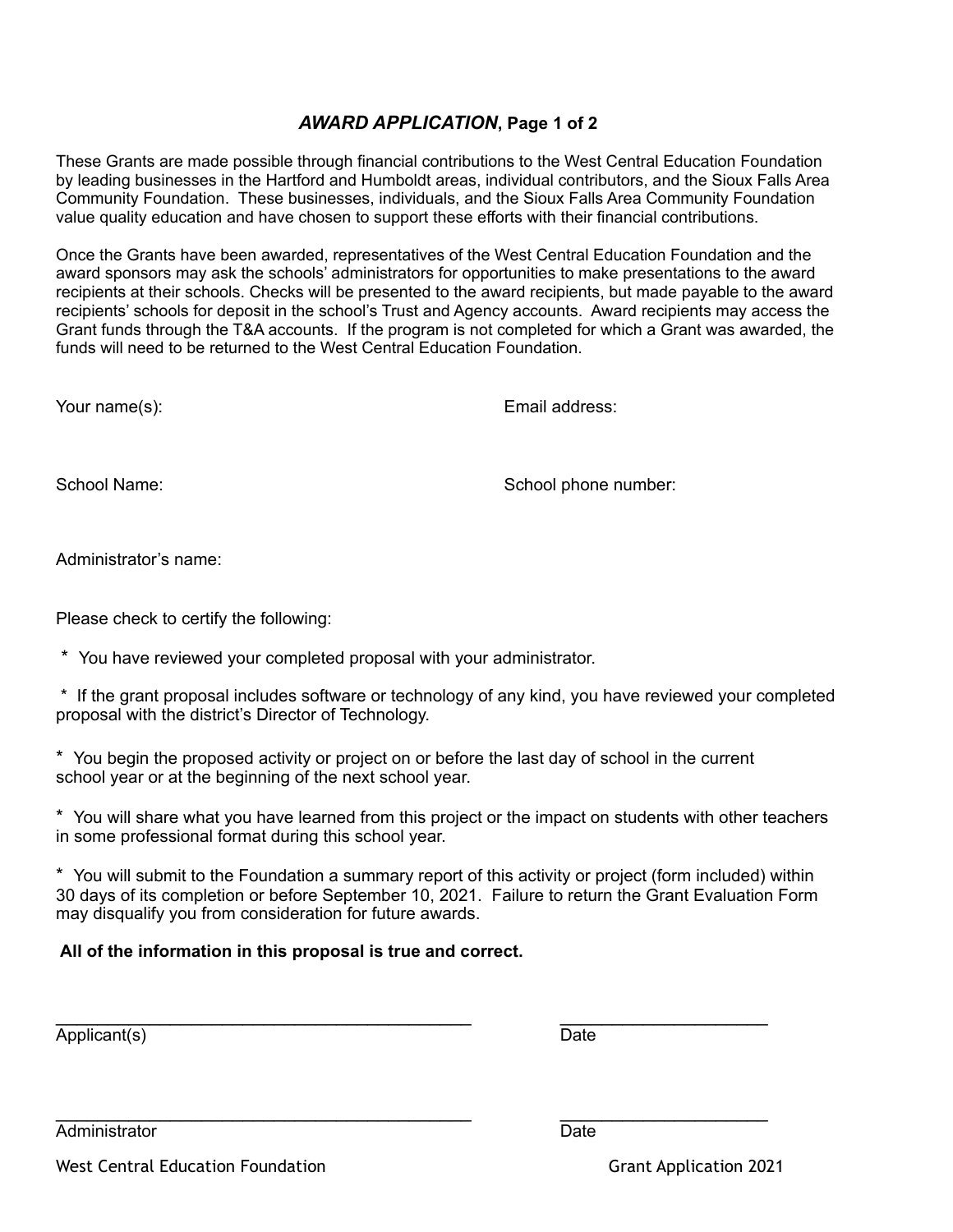# *AWARD APPLICATION***, Page 2 of 2**

*Supporting documentation may be attached.* 

Project name:

Grade and subject you teach, which grade levels this grant will serve, and how many students will benefit:

Describe the project or activity for which funds are requested:

Describe the proposed outcomes:

How the grant funds will be used:

Anticipated project period:

Explain how the project relates to curriculum and teaching standards and the mission of the West Central School District:

Total amount requested:

Is this project a one-time cost or will it be need to be added to the district budget to maintain (for example, a software license that must be paid annually to continue using the software)

Detailed budget for this activity listing the costs incurred to implement:

*To submit your application for consideration, e-mail it to: westcentraleducationfoundation@gmail.com*